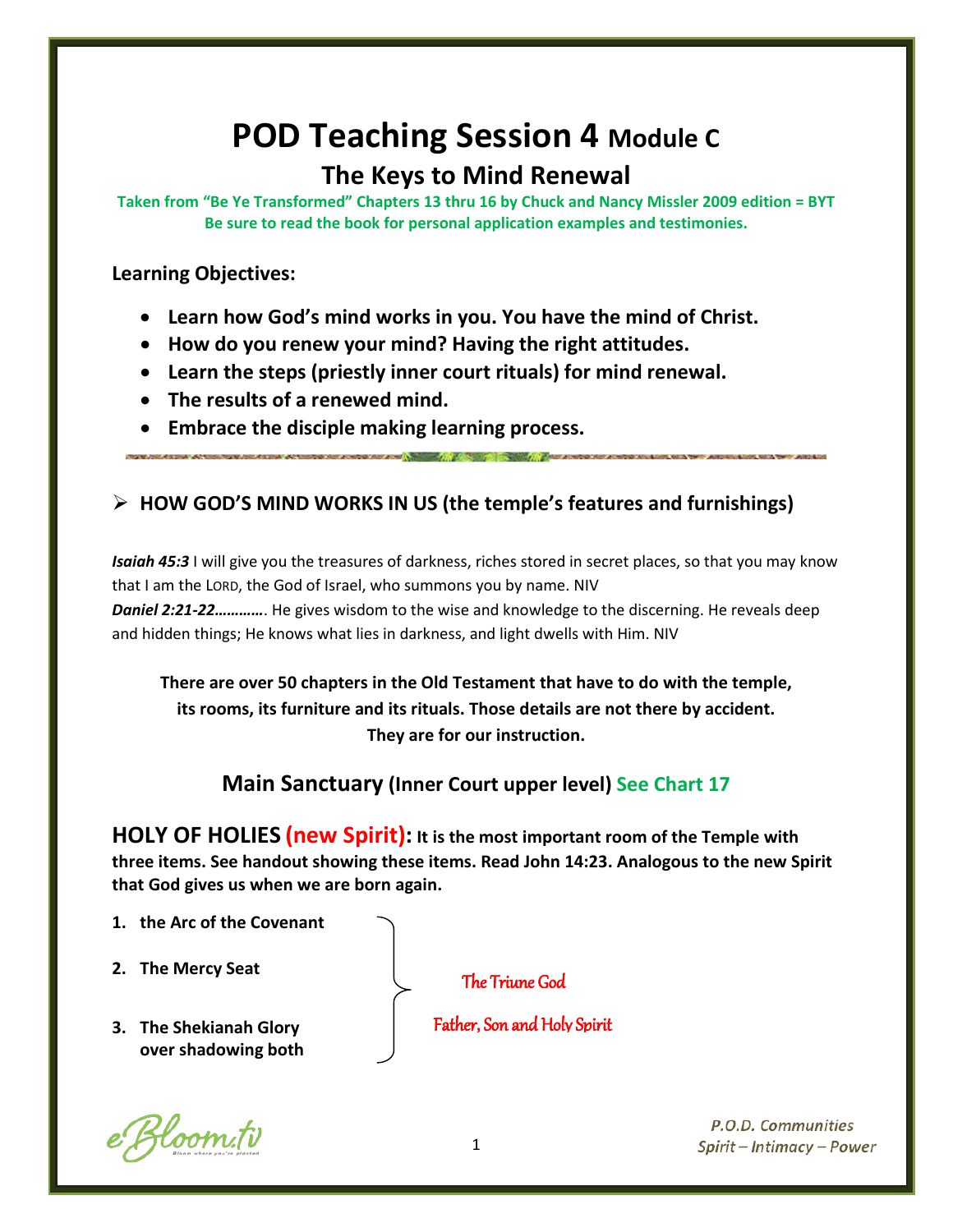## **HOLY PLACE (new heart): It contained three items of furnishings as well.**

**1. The Golden Altar of Incense (Spirit of the Lord):** a most holy piece and considered to be part of the Holy of Holies, perpetually burning. Its incense had to be changed twice a day. It represents the central foundational part of the Mind of Christ as the Spirit of the Lord comes forth from the Holy of Holies and joins our spirit and ignites new Life in us. Jesus' one time sacrifice for all sins is what keeps the fire in our own hearts continuously burning.

BYT pg 253

*Proverbs 20:27* The spirit of man is the candle of the LORD, searching all the inward parts ….KJV

 **This is the place where God's Spirit joins with man's spirit to make one new creation! Where prayers are heard because of the atoning blood of Christ.**



*2 Corinthians 5:17* Therefore if any man is in Christ,

he is a new creature; the old things passed away; behold new things have come. NASB

*Ezekiel 36:26* "Moreover, I will give you a new **\_\_\_\_\_\_\_\_\_\_** and put a new **\_\_\_\_\_\_\_\_\_**within you; and I will remove the heart of stone from your flesh and give you a heart of flesh."

**See Chart 18. Note: The importance of God's Love (agape) and God's Mind (His Counsel and Power) working together must be emphasized. This is the full character of God (God's life = ZOE) and what He desires us to be filled with continuously. God's Love will be covered in Session 7.**

**2. Ten Golden Tables of Shewbread (Spirit of \_\_\_\_\_\_\_\_\_\_\_\_\_\_):See Illustration.** We are told in scripture that God's Wisdom, His Word, is our "bread of life". Our very lives depend upon our eating and digesting God's Word. See Proverbs  $3:13-19$  and  $8:1-5$ ,  $11$ . BYT pg. 258

*James 1:5* But if any of you lacks wisdom, let him ask of God, who gives to all generously and without reproach, and it will be given to him. NASB95

*Matthew 4:4……..*, It is written, Man shall not live by bread alone, but by every word that proceeds out of the mouth of God. KJV

#### **3. Ten Golden Lampstands (God's supernatural\_\_\_\_\_\_\_\_\_\_\_\_\_\_\_\_\_\_ ): See the illustration.**

God's wisdom is of no use to us without God's Understanding or His illumination alongside. The lamps were to give continual light to the Shewbread Table (Wisdom). They were the primary source of light in the Temple, other than the flames from the Golden Altar of Incense. *2 Corinthians 4:6* For God, who said, "Light shall shine out of darkness," is the One who has shone in our hearts to give the Light of the knowledge of the glory of God in the face of Christ. BYT 258,261

Hoom.ti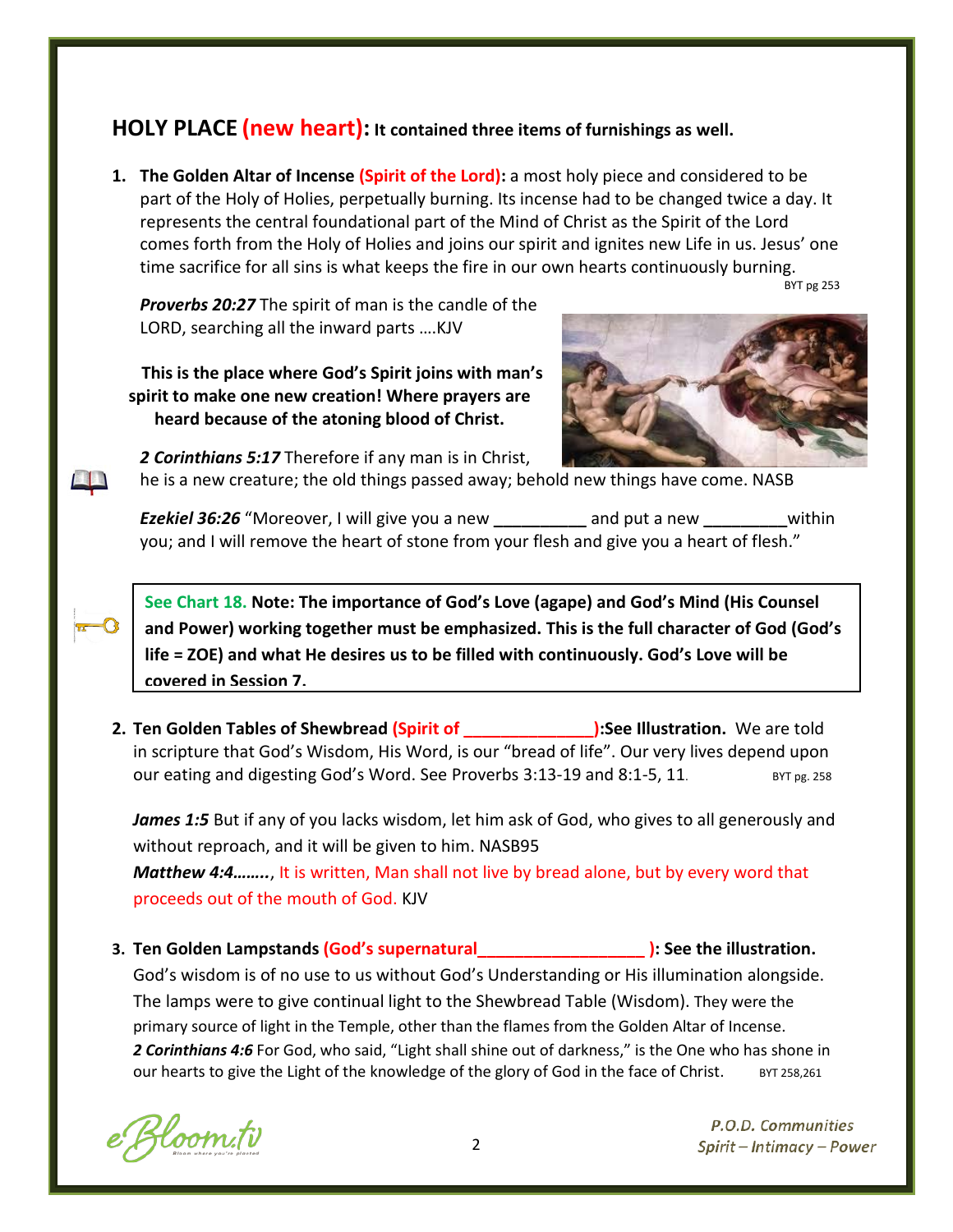## **PORCH (the will to walk in His Counsel and Strength)**

This is the most fascinating room of all. It represents the new**\_\_\_\_\_\_\_\_\_\_\_\_\_\_\_\_\_** that we receive as a result of being born again. This is the place where God counsels us about His Will and then, gives us His Strength to perform that Will in our lives. There are two separate areas to this porch or our willpower, God's and our own free choice. God's portion of the porch is gold and is really part of the main sanctuary. The second part of the porch (representing our free choice) has two huge free standing pillars, named Jachin and Boaz.

**Jachin (In His Counsel)** or He will establish **and Boaz (in His strength):** The bronze pillars represent our own**\_\_\_\_\_\_\_\_\_\_\_\_\_\_\_\_**: the free choice to follow God's counsel and rely upon His strength; or, the free choice to follow our "own" will and rely upon our own ability to perform it in our lives. These pillars were considered to be a part of the Porch and sat in the upper level of the Inner Court. This is significant because it means that we have the Authority and Power of God to choose His Will over our own thoughts and emotions.

Recall willpower is *dianoia* in Greek. *Dia* means channel or passageway and *noia* means of the mind. Note: At this point a drastic change in furniture metal occurs, from gold to bronze. Bronze represents judgment because sin is present. It is a metal that's always associated with  $fire.$ 

**See Chart 19,** It summaries what we have learned thus far.

## **INNER COURT (Intimate experiential Knowledge of God)**

Both upper and lower levels of the inner Court represent our soul where intimate knowledge of God is desperately needed. Intimate (Oida) knowledge of God is experiencing Christ's Life(Zoe) in place of our self-life. Our soul (mind, will and emotions) is the place where an "exchange of  $\frac{1}{2}$ life" takes place.

**See Chart 20 as a demonstration of how this "exchange" can take place. Remember the Exchanged Life teaching from Session 3.**

**Note: Three pieces of furniture were in the Inner court expressly for the purpose of cleansing and atoning for sin. The priests carefully followed an order of service going from the**  Lavers **- S** Holocaust Altar **- S** Molten Sea. They represent three cleansing **agents: the Spirit, the Blood, and the Word of God (the water of the Word)** BYT PE 266

**1 John 5:7-8** And it is the Spirit who bears witness, because the Spirit is the truth. For there are three that bear witness, the Spirit and the water and the blood; and the three are in agreement. NASB95

e Bloom.tv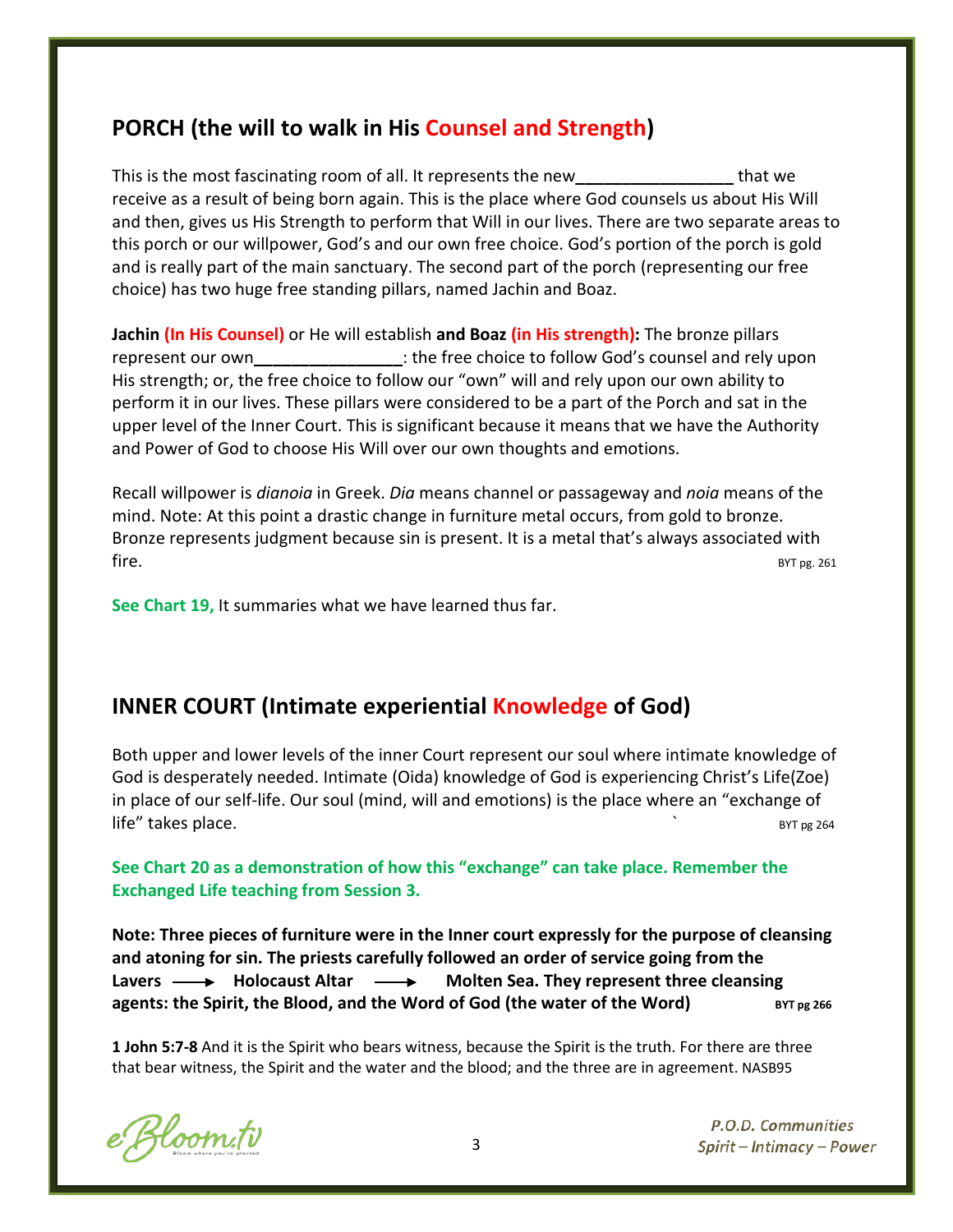**1. Ten Bronze Lavers (represent the \_\_\_\_\_\_\_\_\_\_\_\_ ):** They were used for the continual washing of the priest's hands and feet. The lavers were made in a way to have a mirror finish on the inside. As the priests looked into the lavers they saw a true reflection of themselves. In the same way that is what the Spirit of God does for us. *Isaiah 1:16* "Wash yourselves, make yourselves clean; Remove the evil of your deeds from My sight. Cease to do evil." NASB95 BYT pg. 268

The Lavers of Bronze represent God's Spirit that continually exposes our own sins, so we'll be able to see them, **confess** them, **repent** of them and **forgive** others of theirs (John 13:14). John 13:10 Jesus said to him (Peter), "He who has bathed (born again) needs only to wash his feet (confess/repent),......." NASB95 BYT pg. 271

**Without this step God's Life in us will be quenched from being manifested in our souls.**

**2. Bronze Holocaust Altar (representing the \_\_\_\_\_\_\_\_\_\_\_ of Christ):** This altar is where the blood of the animals was sprinkled on the horns of the altar. The horns were a symbol of power and strength in biblical times. When the sacrifice was made, blood was dabbed on the horns of the altar, signifying the power of the blood to atone for sins. In the same way, there is mighty power in the blood of Christ. Jesus is the "**horn of our salvation**" (Psalm 18:2, Luke 1:69). In Hebrew the root word for altar means "to slaughter/slay". For us this is the place where we totally give ourselves over to Him, relinquishing and yielding everything that is not of faith. This is where we offer ourselves as "living sacrifices" and offer up to Him all our hurts, bitterness, rejections, memories, fears, etc. BYT pg. 271 BYT pg. 271

*1 John 1:7* ………., and the blood of Jesus His Son cleanses us from all sin. NASB95

- **a) We are the ones who must climb up on the altar and choose to gives ourselves as "offerings in righteousness". This is our own responsibility.**
- **b) God, then, is the One who purges our sins by His Blood, removes them as far as the east is from the west and reconciles us to Himself.** BY The BYT pg. 274

**3. Molten Sea (represents the \_\_\_\_\_\_\_\_\_\_\_ of God):** It contained enough water for 2000 washings. This huge bath was used for the complete immersion of the priests after they had offered their sacrifice on the Holocaust Altar. After we have sacrificed all our hurts, bitterness, rejections, memories, fears, etc. and given everything over to God, we too are blood-stained. Our lives have been torn apart by these things, so we are in desperate need of the Word's cleansing, healing and renewing power. We must run daily to God's written word, in order to have our souls cleansed, **sanctified** and completely healed. Then, we can have that intimate knowledge of God and experience His Life in place of our own.

*Ephesians 5:26* so that He might sanctify her, having cleansed her by the washing of water with the word, NASB95

*Psalm 107:20* He sent His word and healed them, And delivered *them* from their destructions. NASB95

e Bloom.tv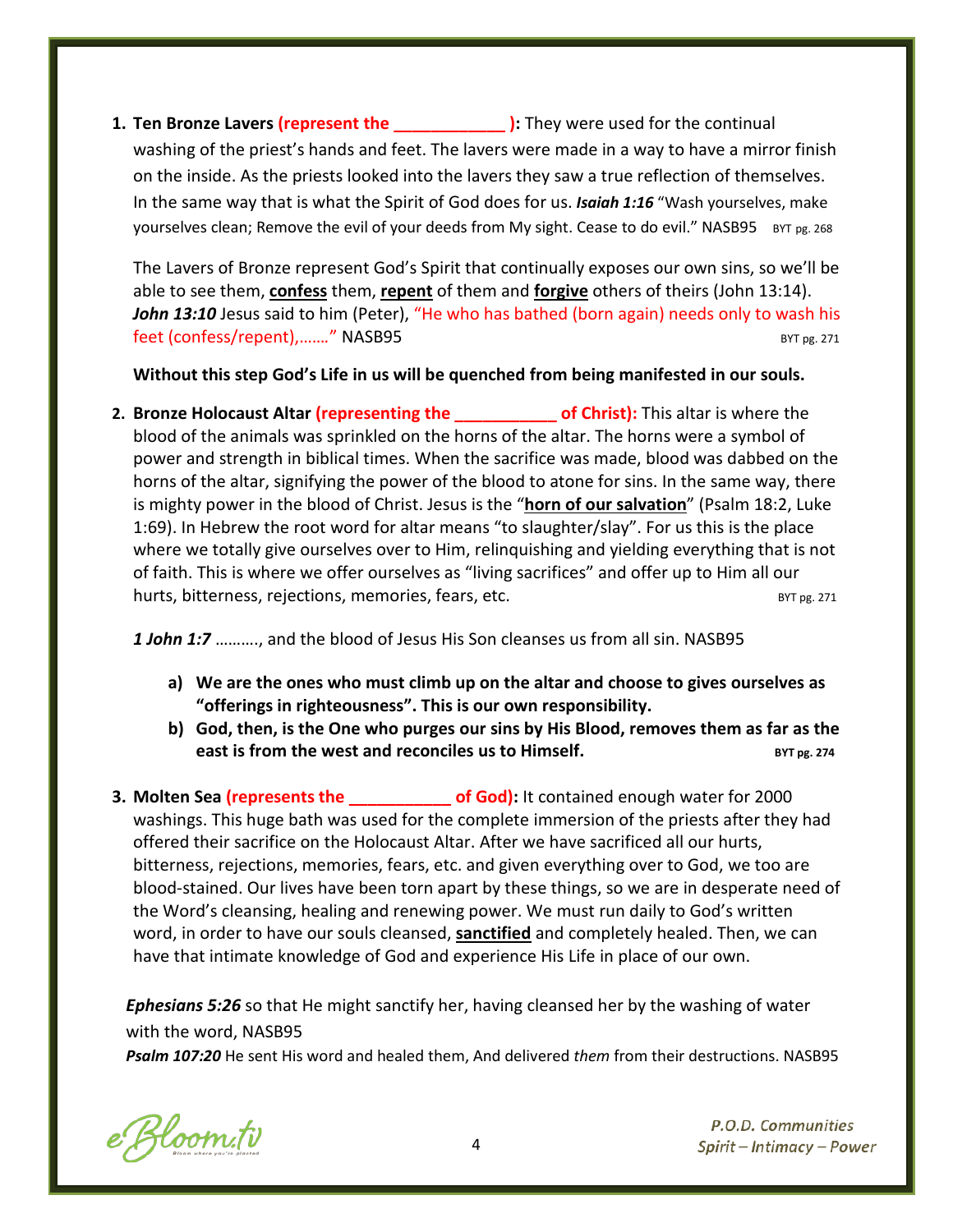**See Chart 21 for a summary: God's three cleansing agents, God's Spirit, God's Blood, and God's Word work together daily in our souls, helping to cleanse and wash away our sins: by our confessing and repenting of our own sins and forgiving others of their sins (10 Lavers of Bronze); by our giving our sins and our self over to God and allowing Him to purge us by His blood (Holocaust Altar); and finally, by God healing and sanctifying us through His Word (Molten Sea). BYDEN BYT PRESS AND A BYT PR. 277** 

## **OUTER COURT (to walk in the Fear of the Lord) See Chart 19**

The outer court is corresponding to our**\_\_\_\_\_\_\_\_\_\_\_**, which is the vehicle or the carrier for the expressions of our lives (our soul). This is where we interface with the world and all its ungodly influences. These outside influences are continually attempting to draw us away from wholehearted and single-minded devotion to God. Now more than ever we must constantly walk in the Fear of God, not in the fear of man. We must seek only to obey God and flee all outside influences that would seek to quench our intimacy with Him.  $BYT_{PI}$ ,  $279-280$ 

**See Chart 22 for a summary, this is the Mind of Christ. Truly God has given us everything we need for life and godliness (2 Peter 1:3):** The furniture and features of Solomon's Temple represents the different facets of the seven-fold Spirit of God that equips us with the Mind of Christ. BYT pg. 282 covers everything in this text box.

1. The **Altar of Incense** represents the **Spirit of the Lord** as He first comes forth from the Holy of Holies of our hearts, joins our spirit with His and ignites God's new Life in us.

2. The **Shewbread** represents God' supernatural **Wisdom** – His word that He has inscribed and burned into our hearts.

3. The **Lampstands** represent God's supernatural **Understanding** of His Word – His supernatural illumination of His Thoughts.

4. The **Golden Vestibule** represents the area in which God gives us His supernatural **Counsel** as to what His will is; and then His supernatural **Strength** in order to perform that Will in our lives.

5. The **bronze pillars**, still a part of the Porch, represent the area of our own free will choice, where it's our own daily responsibility to make faith choices in His Counsel and by His Strength.

6. The **Inner Court** represents our soul, where it's our daily responsibility to achieve intimate, experiential **knowledge** of God by; 1) confessing and repenting of anything the Holy Spirit has shown us (Lavers); 2) giving to God anything that is not of faith to be purged by His Blood (Altar); and, 3) being cleansed and healed by His written Word (Molten Sea).

7. The **Outer Court** represents our body, where it's our daily responsibility to walk in the **Fear of the Lord**, fleeing anything that would quench His Spirit in us.

Note: these first five capabilities of the Mind of Christ are supernatural gifts of God He has already given us. The last two functions of the Mind of Christ; intimate Knowledge of God to achieve daily. This again is the "working out of our own salvation" Phil 2:12: (Note: done in the Middle Voice!).

Hoom.ti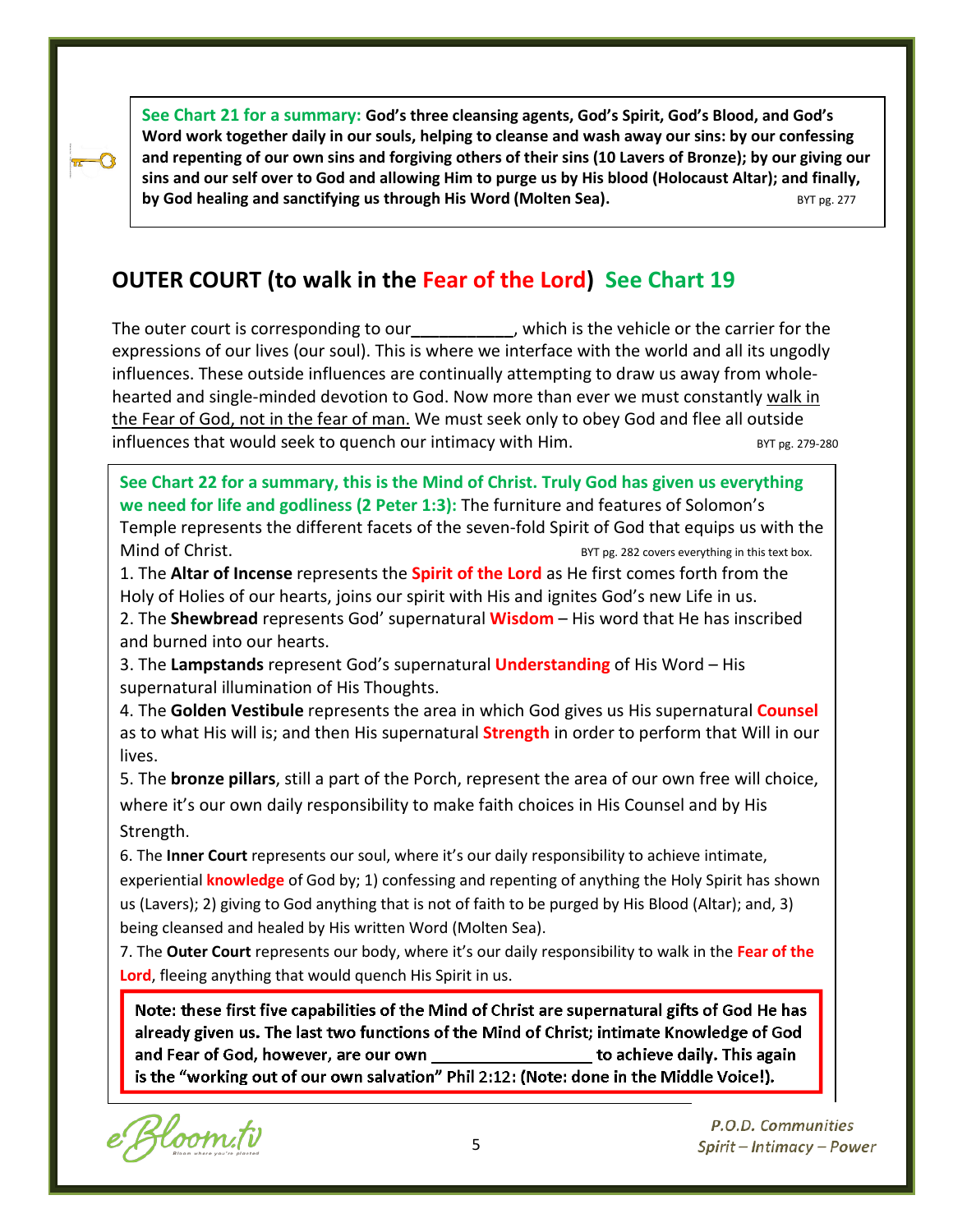# **HOW DO WE RENEW OUR MINDS?**

#### **ATTITUDES:** BYT pg. 293-300

- **1. Living Sacrifices:** We need to have an attitude of being continually willing to present our bodies to God as living sacrifices (Romans 12:1)
- **2. Denying Ourselves** (on the inside) **:** Here we are to surrender our own justified feelings, our own rights, our own frustrations, offenses, and anything that is not of faith. This is being more concerned about doing God's will than what would bring temporary happiness. All Christians are capable of laying themselves aside because God is in them, but not all Christians are willing to do so, in order to let God's love flow! That is the bottom line! See Luke 14:27 (Deny yourself, pick-up your cross).
- **3. Get up and do what God \_\_\_\_\_\_\_\_\_\_\_\_\_\_\_:** No matter what. No matter how we**\_\_\_\_\_\_\_\_\_**, what we think or what we want. This concerns our outer man --- our outward actions. We are trusting God will perform His will and His life through us no matter how we feel. See Phil. 2:5-9
- **4. Take every thought captive and revenge all disobedience:** We must constantly be willing to simply deal with our sins (2 Corinthians 10:5-6) "to revenge all disobedience". Note: Often our feelings don't align with a faith choice for awhile. **Remember: God is teaching us to walk by faith, not by sight or feelings. The next four steps (the inner court rituals) are the actual steps to "revenging all disobedience".**
- **STEPS: INNER COURT RITUALS:** The following **\_\_\_\_\_\_\_\_\_** steps are critical to do each time we recognize we have quenched God's Spirit and have blocked His Life in our soul. These are the actual steps the priests took in the Inner court of Solomon's temple in order to deal with their sin by "revenging all disobedience" and be reconciled to God. **These steps are \_\_\_\_\_\_\_\_\_\_ responsibility.** They also show us how to "resist the devil" as James 4:7  $exhorts.$

**This is how the Mind of Christ works in us and how we are renewed in the spirit of our minds (Isaiah 11:2-3; 1 Corinthians. 2:16; Romans 12:1-2; Ephesians 4:22-24**

**Remember:** *1 Peter 2:5* you also, as living stones, are being built up as a spiritual house for a holy **the summany**, to offer up spiritual sacrifices acceptable to God through Jesus Christ. NASB95

*1 Peter 2:9* But you are A CHOSEN RACE, A royal PRIESTHOOD, A HOLY NATION, A PEOPLE FOR *God's* OWN POSSESSION, so that you may proclaim the excellencies of Him who has called you out of darkness into His marvelous light; NASB95

Hoom.fv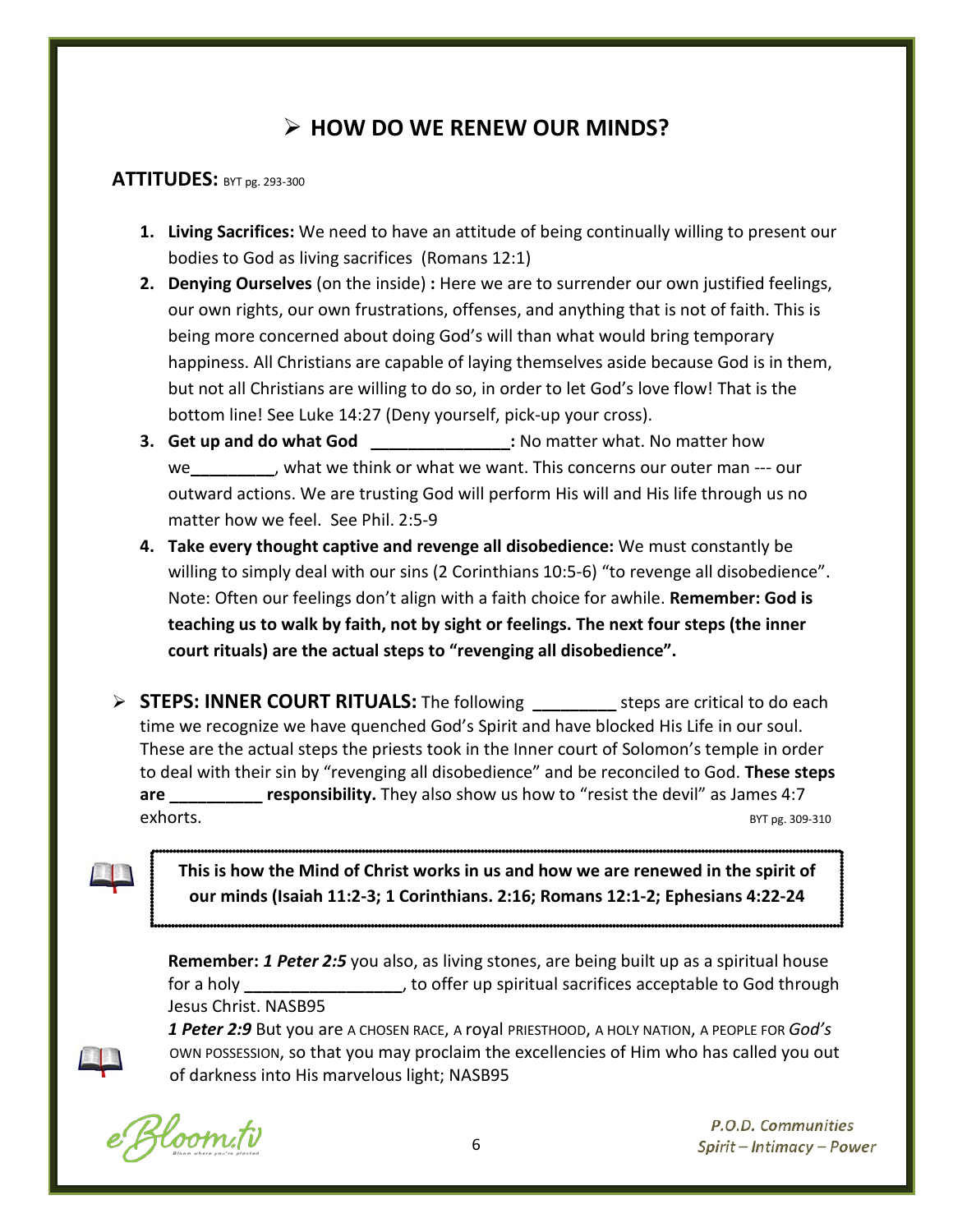**Refer to Chart 23**: **If something has just occurred, and we are felling hurt, angry, bitter, resentful, fearful, etc., this charts shows what we look like. But, if we catch ourselves and desire to turn around and go God's way then the following steps are how we "revenge all disobedience".**

**1. \_\_\_\_\_\_\_\_\_\_\_\_\_\_\_\_\_(Lavers of Bronze, part one):** Acknowledge and experience our

#### **Refer to Chart 21:**

ungodly self –centered thoughts and emotions as they come in. We are to ask God not only to bring to light what's going on in our conscious thoughts, emotions and desires, but we also need to ask Him to shed light on the hidden things in our souls (cheder) which may be the **causes of our self-centered reactions. Note: Our** conscious reactions are often just the symptoms.  $BYT_{pq}$ .  $BYT_{pq}$ . 311-312 Experiencing our emotions is part of dealing with our sin and part of the healing process. We are all human, and we all experience negative, self-centered thoughts and emotions. You do not need to keep continually going back and reliving the actual experiences of the past. Instead we should recognize and agree with God what He has just revealed as the root causes that are affecting our choices. You then have three choices:

- a. You can vent them to others.
- b. You can stuff them down in our hidden chambers.
- c. You can groan and cry about them and then give them to God (step 3).<br>BYT pg. 314-316

- **2. \_\_\_\_\_\_\_\_\_\_\_\_\_\_\_\_\_\_\_\_\_\_\_\_\_\_\_ (Lavers of Bronze, part two):** Confess our sins and choose to "turn around" from following them (i.e. repent). In addition we must, by faith, forgive anyone who has wronged us, just as God has forgiven us. Confessing is my own responsibility and choosing to turn around from following any way of thinking contrary to the Mind of Christ. We forgive others because God tells us to. He then gives us the Love and the forgiveness we need for that other person. It is also imperative that we learn to receive by faith God's forgiveness for whatever sins we have committed. He will cleanse us from all unrighteousness  $(1$  john 1:9). BYT pg. 317-321
- **3. Give over to <b>Secu** (Holocaust Altar): Give Him all He shows us that is "not of faith". God will not violate our free will by forcibly taking these things from us; we must willingly choose to hand them over to Him. As we willing give these things over to Him, He promises that He will take them from us, "as far as the east is from the west …." (Psalm 103:12). God will cleanse us and heal us by burning them up on this altar --- what a miracle!  $BYT$  pg. 321

**Note: Just as He chooses not to remember our sins no more, we must do the same. Rebuke the enemy if He tries to constantly remind and shame us of past sins.**

*2 Chronicles 7:1* Now when Solomon had finished praying, fire came down from heaven and consumed the burnt offering and the sacrifices, and the glory of the LORD filled the house. NASB95

**4. Read God's \_\_\_\_\_\_\_\_\_\_ (Molten Sea):** By reading God's word we begin to replace the lies buried in our hidden chambers with the truth. God then, will cleanse and heal our soul with "the washing of the water of His Word." **This is where scripture memorization plays a critical role.** BYT pg. 324

Hoom.tv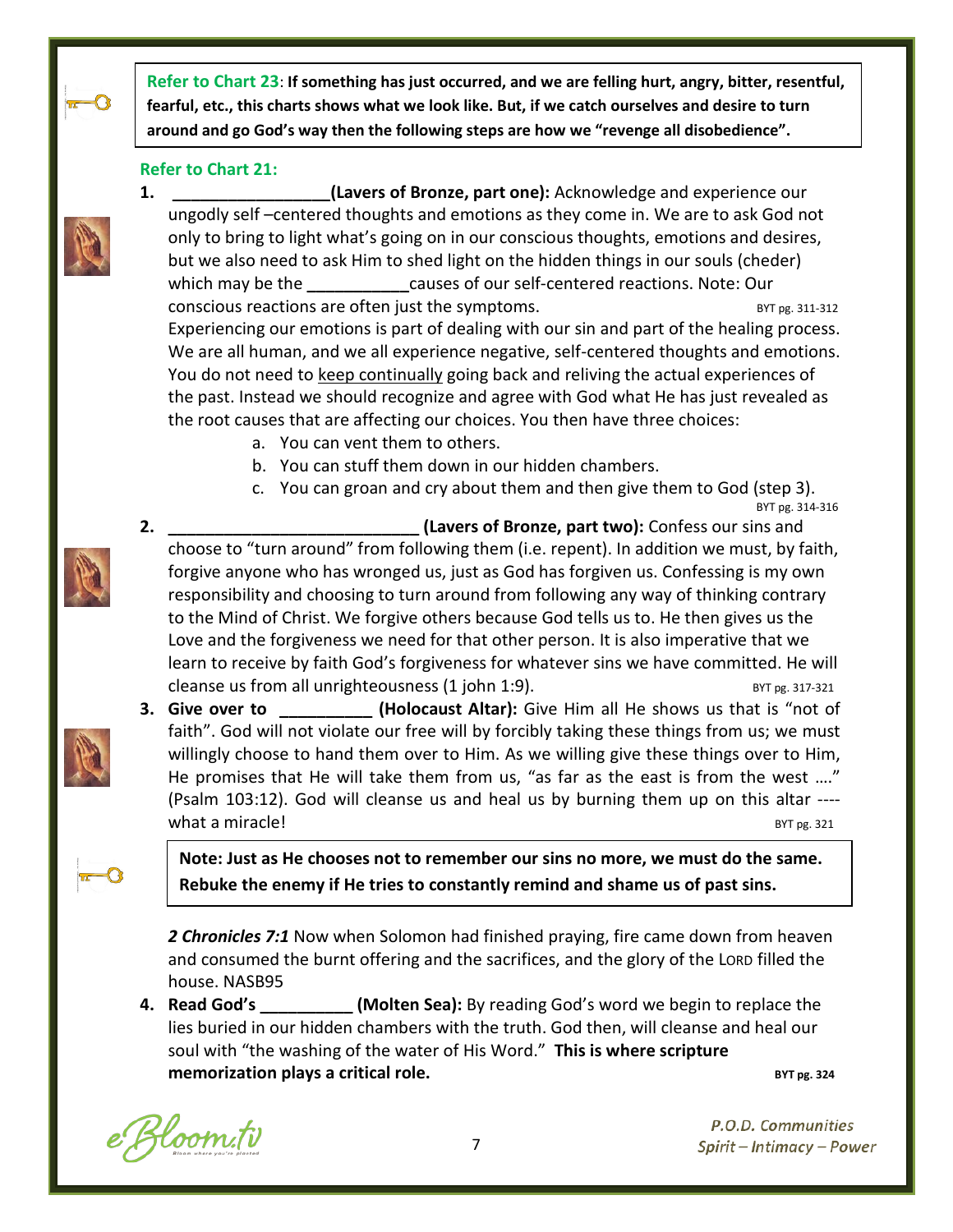**See Chart 24 "For Me to Live is Christ"( Phil. 1:21): When we have honestly followed these steps, God promises us that our minds have been renewed, whether we** 

like it or not. We have put off the garbage of our own thinking and we have **put on the Mind of Christ. The Spirit of the Lord has come forth from the Holy of Holies of our hearts and has given us not only His Agape Love, but also His Wisdom, His Understanding, His Counsel and Might. We're experiencing intimate Knowledge of God's Life as our own (Zoe) and we're walking in the Fear of God.** 

**See the one page summary in Resource Guide "Be Transformed by the Renewing of Your Mind".**

#### **RESULTS OF A RENEWED MIND: See Chart 25**

**Intimate knowledge of God and Fear of the Lord** BYT pg. 337-341

- **1. We can now present our offerings in righteousness and come boldly into the Holy Place.**
- **2. We are the true worshiper of God, who worships Him in spirit and truth.**
- **3. God will now hear and fulfill our prayers, because they are according to His will.**
- **4. We will be able to see all things from God's perspective.**
- **5. We will be experiencing all the functions of the Mind of Christ.**
- **6. We are progressively being transformed into Christ's image.**

**7. We are equipped for battle because we now have on the full armor of God.** It's exciting because each piece of armor listed in Ephesians 6 lines up perfectly with our own internal architecture. Putting on the whole armor of God is a visual picture of what it means to "put on" Christ and to be "full of His light".

#### **Remember the POD transformation process**

**Remember to monitor your thought life! See the article in the resource guide "Speaking to yourself vs. listening to yourself vs. taking with God. Also go over the article titled "The P.O.D. Ministry Transformation Process".**

## **View Video Clip: "Process vs. Event"**

**Retention Levels from my personal experience: (This is the disciple making process)**

|    | 1. Attend a POD teaching training session.                                     |     | $= 10\%$     |
|----|--------------------------------------------------------------------------------|-----|--------------|
| 2. | Participate in POD small group follow-up sessions:                             |     | 5% each time |
|    | a. One follow-up session<br>5%                                                 |     |              |
|    | b. Two follow-up sessions<br>10%                                               |     |              |
|    | c. Three follow-up sessions 15%                                                |     |              |
|    | 3. Spend additional time in extensive personal study                           |     |              |
|    | (read all resources and suggested books)                                       |     | 20%          |
|    | 4. Go through the POD training session a second time                           | =   | 15%          |
|    | 5. Share what you have learned with others, start your own POD                 | $=$ | 25%          |
|    | 6. On-going life time commitment, going deeper and deeper                      |     | = Complete   |
|    | 7. Warning: Without on-going maintenance you risk losing what you have gained! |     |              |

e Bloom.tv